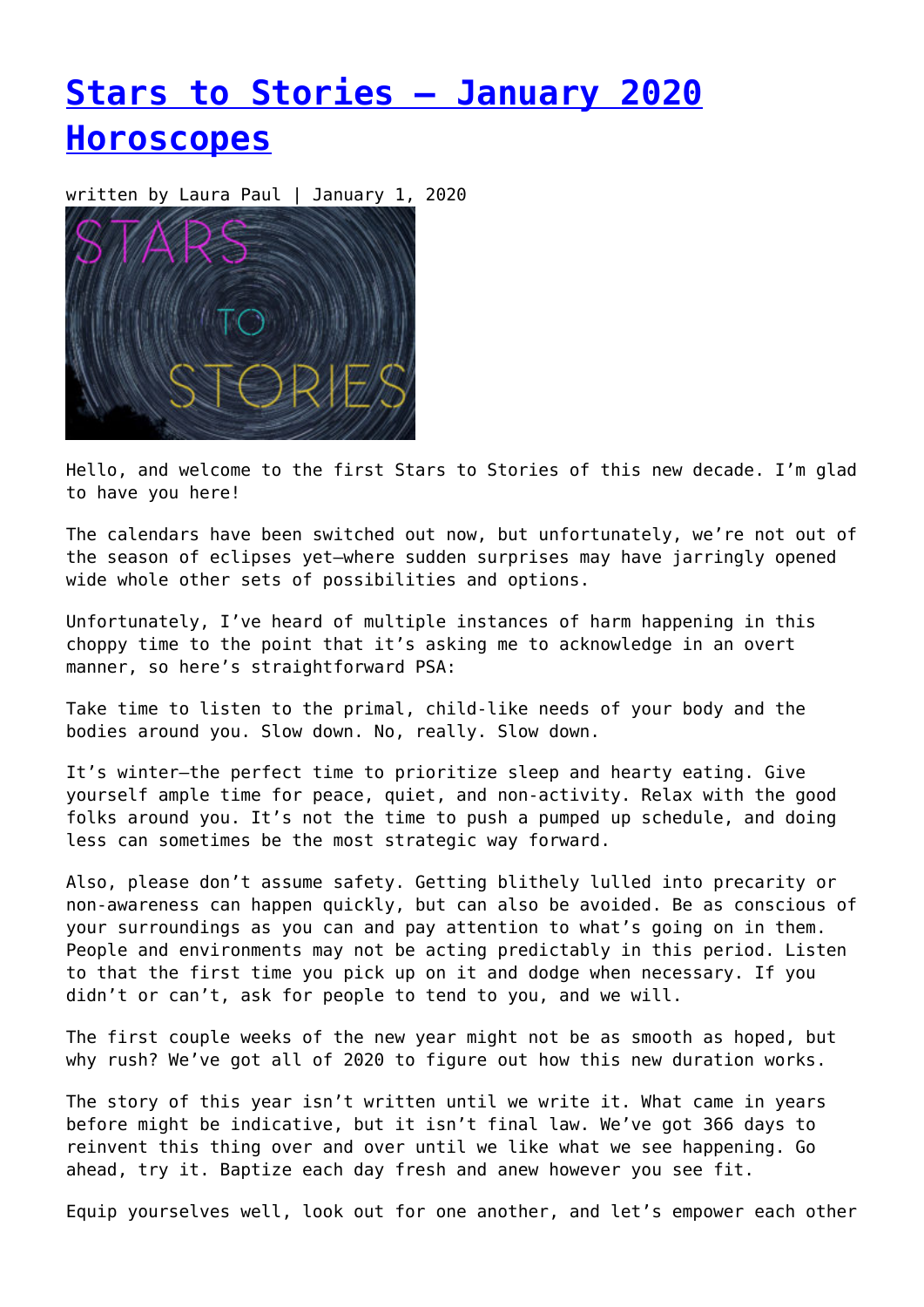to transmute our wounds in significant ways until we're dumbstruck by the allies that emerge out of the demons we once thought they were. We are all so much more powerful than we think we are.

Sending you lots of love from Los Angeles to all the places you inhabit. May you feel guided by what's beyond.

xo Laura

*Scroll down for horoscopes by sign and read for your ascendant or rising sign if possible.*

(If you're curious to find your rising sign, go to [astro-seek.com.](https://entropymag.org/astro-seek.com) After you enter your birth information look to the left of the circle to the line that says ASC. If you're intrigued, confused, or both intrigued and confused you can email me at starstostories@gmail.com for a consultation.)

### **Aries**

There's a lot of focus on your public work right now, although it may be because of frustrations occurring with a boss or board that has some authority over what it is you do. The full moon solar eclipse on the  $10^{th}$  of January will pull out some polarity over what is going on with your home, family, or ancestors and the amount of time you've been spending on achievement. If the emotions feel unbearably subterranean, find ways to pull back and retreat if necessary. It'll feel good to receive instead of trying to force your way forward.

#### **Taurus**

The full moon lunar eclipse on January  $10<sup>th</sup>$  creates another climax in the narrative of events surrounding a sibling or local neighborhood issues that started last summer. The abruptness coming in will have a substantial effect on your beliefs or education plans. Communications speed up as the month progresses, but hopefully, so does clarity about such matters. By the new moon on the  $24<sup>th</sup>$  the dust will have settled a bit, and you'll be feeling more prepared to build something long-lasting in the public eye or with your career.

#### **Gemini**

Has everything been about money lately for you? Money coming in, money going out, money you earn or earned or owe? While the debts or joint resources you're connected to may feel overwhelming at times, the full moon lunar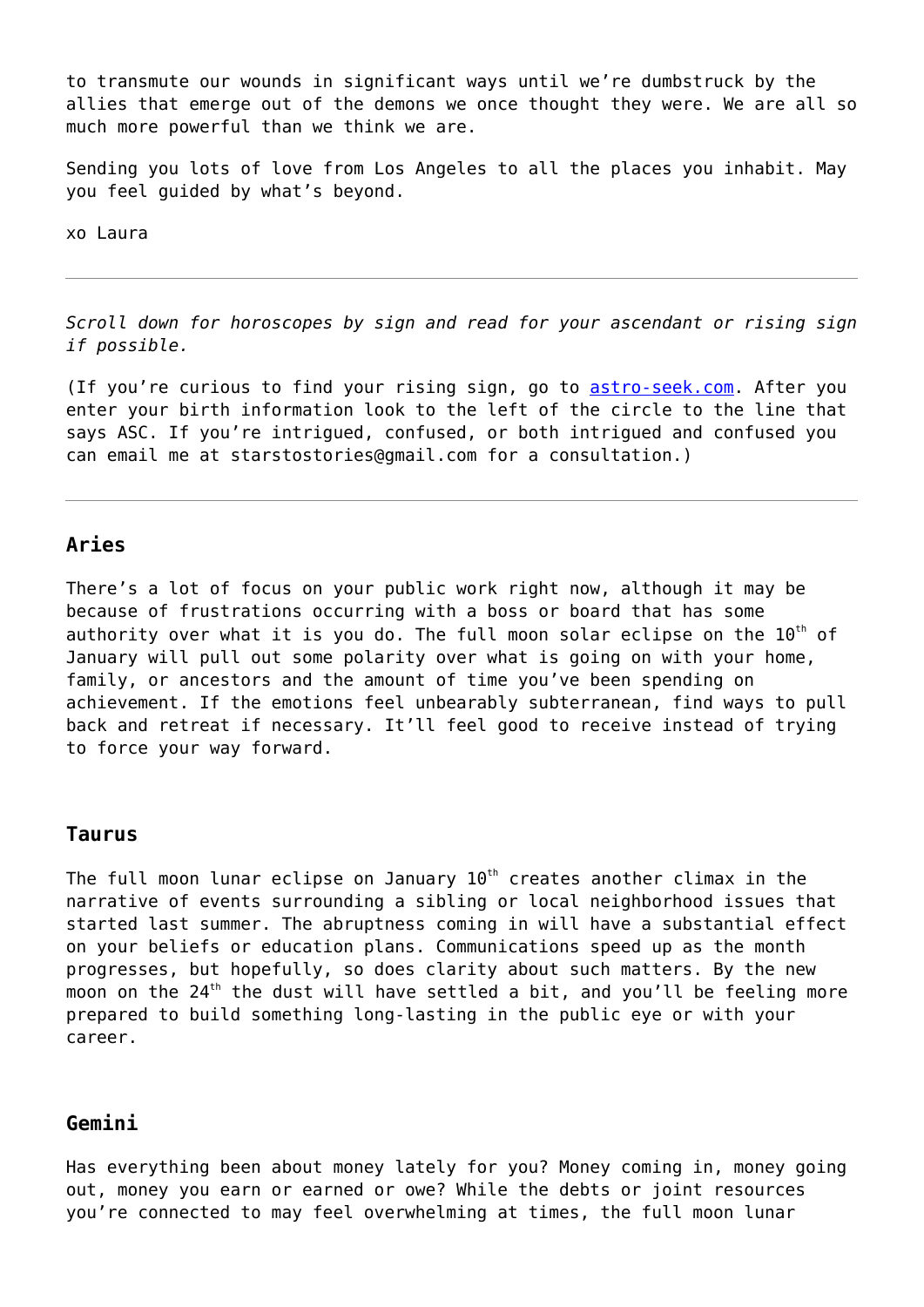eclipse on January  $10<sup>th</sup>$  speeds developments along in terms of the prices you pay or the salary you make. Ensure that you have wise people around that you can consult or get a professional opinion on the best way to manage your possessions or consolidate debt. By the last week of the month, you may feel more optimistic in your beliefs or way forward with higher education.

#### **Cancer**

Your partnerships and personal relationships have a lot of weight to them right now. With the full moon solar eclipse on January  $10^{th}$ , a lot of tension emerges between what's going on with other people and what your needs are. Do you keep changing your mind or have problems making decisions? Feel pulled by strong currents that fluctuate frequently? Do what you can to ground yourself, but have faith in the flow process. If a final call needs to be made on how to share resources, get right with yourself first before you consider the emotions of others.

#### **Leo**

Your health and daily habits have an abrupt spotlight on them now, and routines may need shaking up a bit. If things are feeling overly serious, find second opinions, and levity where you can. Help can come from taking a break, a retreat, a long weekend doing nothing, so seek out the respite before the respite forces you down. Your vitality and confidence should be on the upswing in the second half of January. A partner may be of tremendous help around the new moon on the  $24<sup>th</sup>$  once the eclipses are over.

#### **Virgo**

Of all the signs, you and Pisces may be faring the best at this time. Even though your home sign's ruling planet, Mercury, is undergoing a revitalization right now, the full moon lunar eclipse on the  $10^{th}$  will take place in the lucky part of your chart involving friends, organizations, and the benefits from your career. Be on the lookout for help from high places and the groups that have your back. Any perks that get sent your way may create better opportunities for work and daily habits by the new moon on the  $24<sup>th</sup>$  at the end of the month.

### **Libra**

If the December 25th eclipse provided you with upheavals involving home and family, the following full moon lunar eclipse on January 10th will draw your attention to career matters and your public standing on the opposite side of the spectrum. If you're feeling more assertive than usual in promoting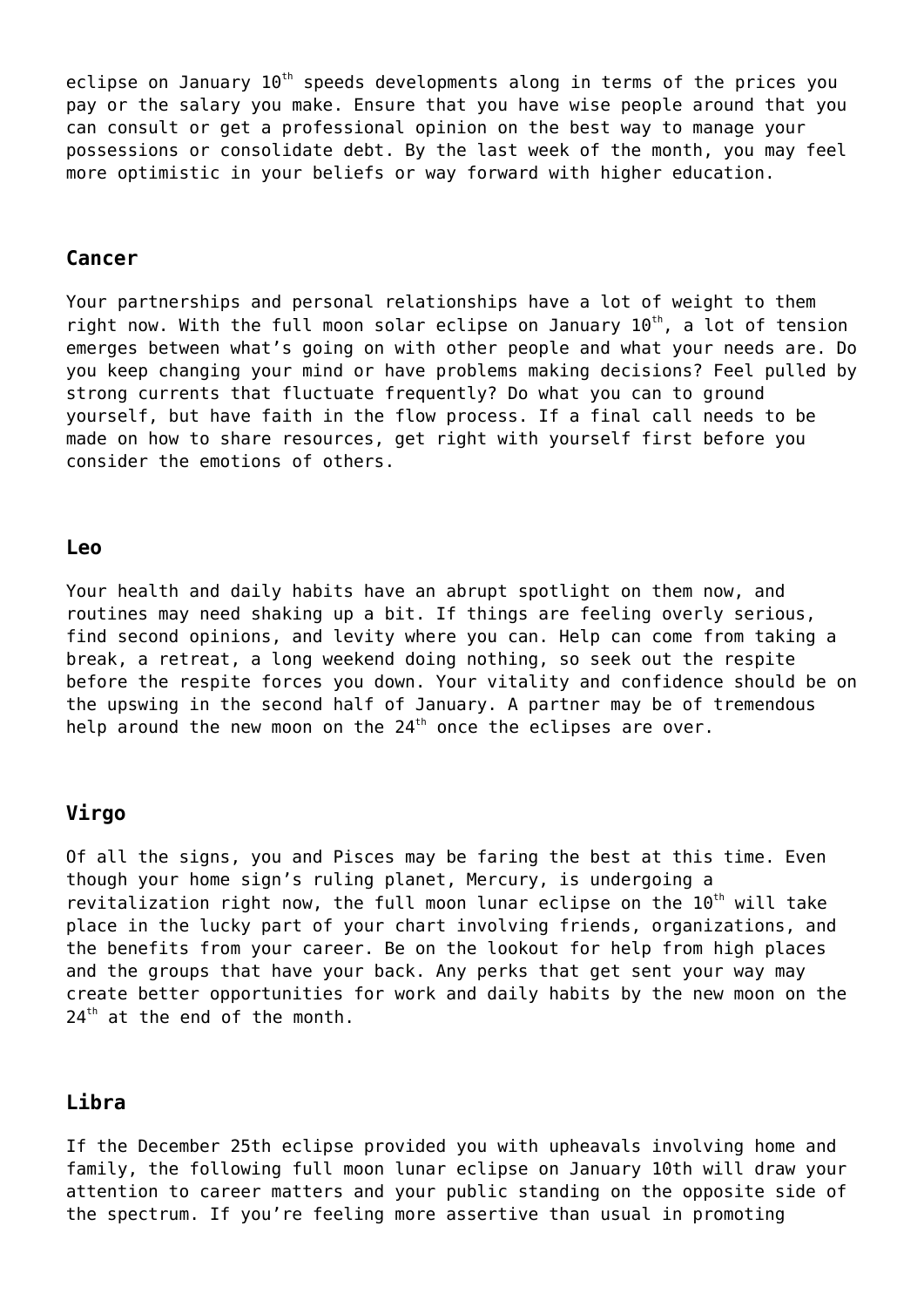yourself or your work, make sure to keep a balanced schedule and maintain health regimens during this time. With a lot of changes and movement going on, it's good to ground as much as you can. Don't overdo it, even if it's fun to do so.

## **Scorpio**

The full moon lunar eclipse on January 10th falls in the area of your chart concerning higher education, foreign travel, publishing, and spiritual beliefs. Is there a shift going on for you in terms of broadcasting your ideas and skill set? You may have trouble balancing your loftier aspirations with the demands placed on you by siblings or neighbors. The end of the month will require you to focus back on home and family around the new moon on the 24th. Make sure you're not neglecting your duties even while you're enjoying reaching for something beyond.

## **Sagittarius**

If you've been preoccupied with broader money issues because of some unexpected shakeups, especially within the last year, the full moon lunar eclipse on January 10th will continue to draw out some of those fears about what you owe and what you make. Confronting what scares you or your beliefs about individual versus shared resources could be beneficial in balancing out day-to-day efforts in bringing cash in. Look to who you can rely on and make sure to have clear expectations laid out about what work situations won't wear you down—you got this.

### **Capricorn**

There is so much going on with your vitality and identity right now—I hope you're able to catch a break when you need one! Luckily for you, most of 2020 will have Jupiter crossing through the most individual part of your chart and bringing with it healing, belief, and expansion. If there's a lot you feel ambitious about on a personal level, know that correcting and amending your partnerships could help. The full moon lunar eclipse on the 10th will stir up events that started last summer involving a close relationship. The last week of the month could make for provocative and stinging communication. If conflict ensues, take the problem solving as thoroughly and thoughtfully as you can.

#### **Aquarius**

Right now is a good time for solitude for you, the specific kind of solitude that helps you focus on maintaining a stable routine and good health